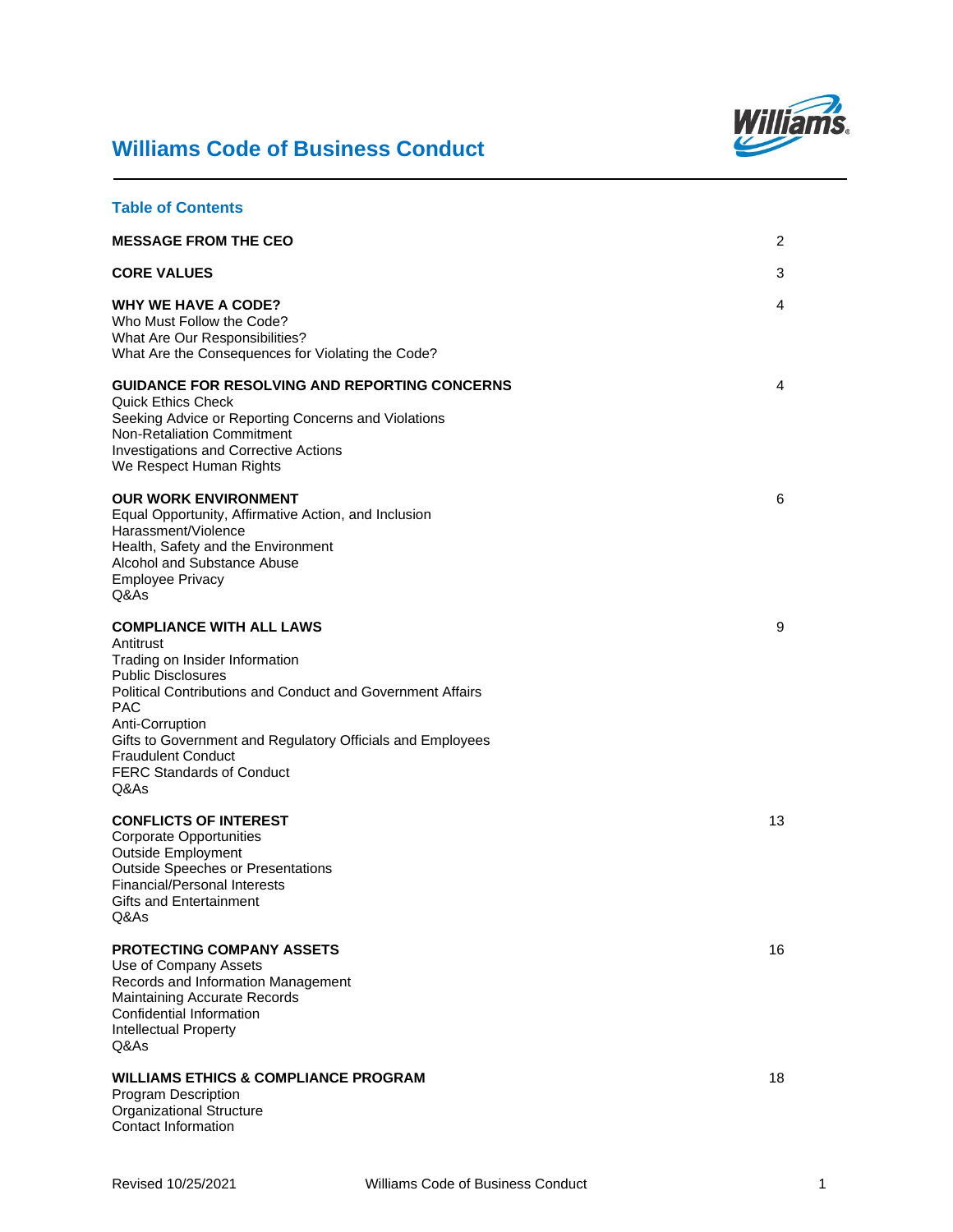# **MESSAGE FROM THE CEO**

For more than a century, we've remained true to ourselves, always striving to do the right thing. Our Core Values are engrained in how we do our work, guiding us to remain authentic, safety driven, reliable performers, and responsible stewards on behalf of our stakeholders.

The Code of Business Conduct (The Code), approved by the Williams Board of Directors and the Executive Officer Team, is a practical guide designed to help us put our Core Values into action when performing our day-today duties. The Code provides guidance for our behavior, provides specific direction for corporate governance, and gives us options for reporting our concerns or suspected violations of the Code.

While it can't address all possible scenarios and situations, The Code does outline some of the more common issues we might face in our work. It also identifies other resources available across the organization when employees might need more assistance regarding ethical issues.

We are all responsible for reading, understanding and adhering to the standards outlined in this Code. Though not anticipated, any waiver of the Code must be approved by the Williams Board of Directors, and a waiver for directors and executive officers must be disclosed to shareholders promptly.

Thank you for acting as ambassadors of our organization. Living our Core Values helps us reach our highest potential as a company and as stewards of our stakeholder' interests.

Sincerely,

Alan S. Armstrong President and Chief Executive Officer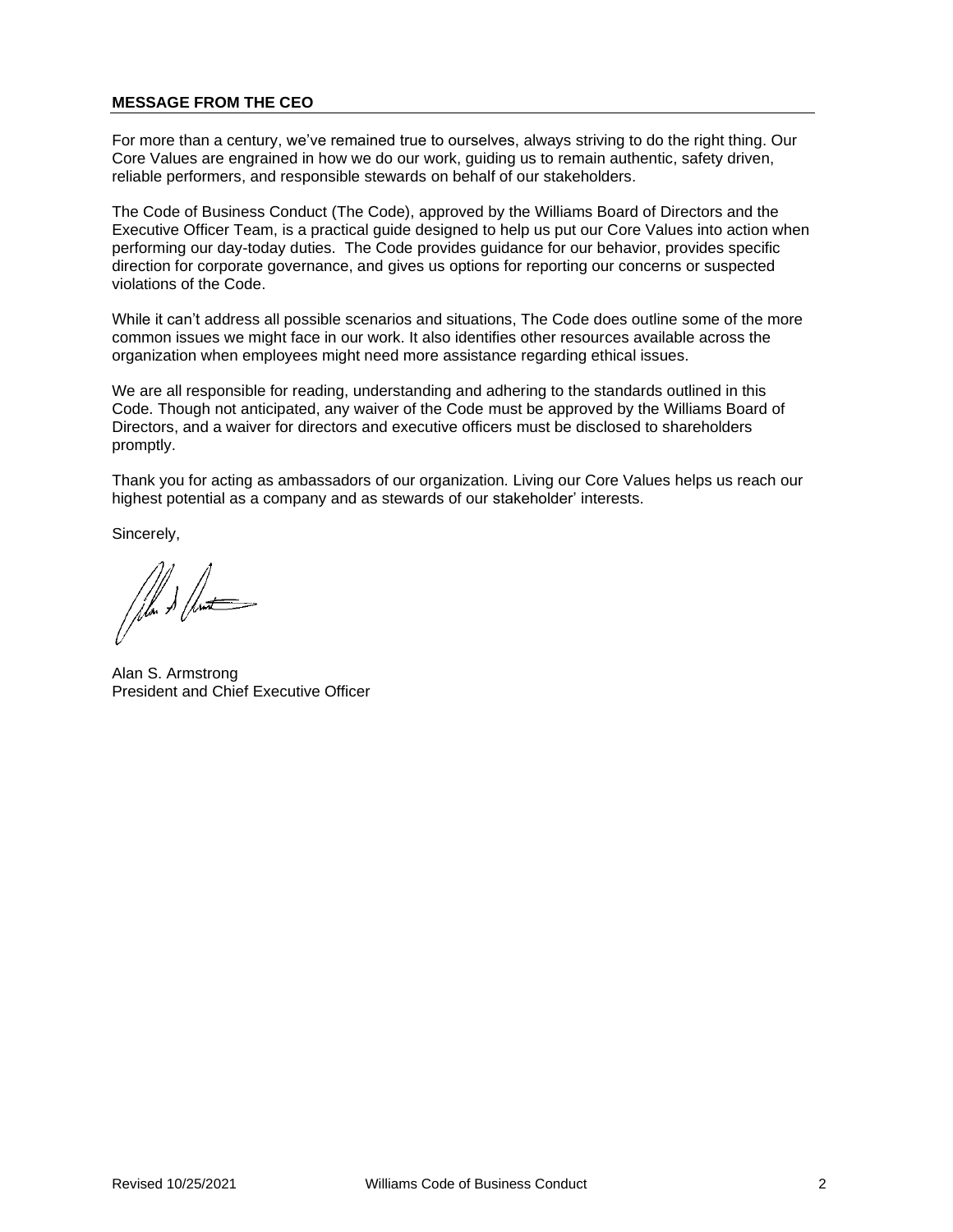# **CORE VALUES**



At Williams, we are:

- **Authentic:** Our integrity cannot be compromised; for more than a century we've remained true to ourselves, always striving to do the right thing, every time.
- **Safety Driven:** Safeguarding our people and neighbors is engrained in our culture and fundamental to everything we do.
- **Reliable Performers:** We stand behind our reputation as a dependable and trustworthy business that delivers on our promises.
- **Responsible Stewards:** We are dedicated to strengthening our people and communities and to protecting the environment.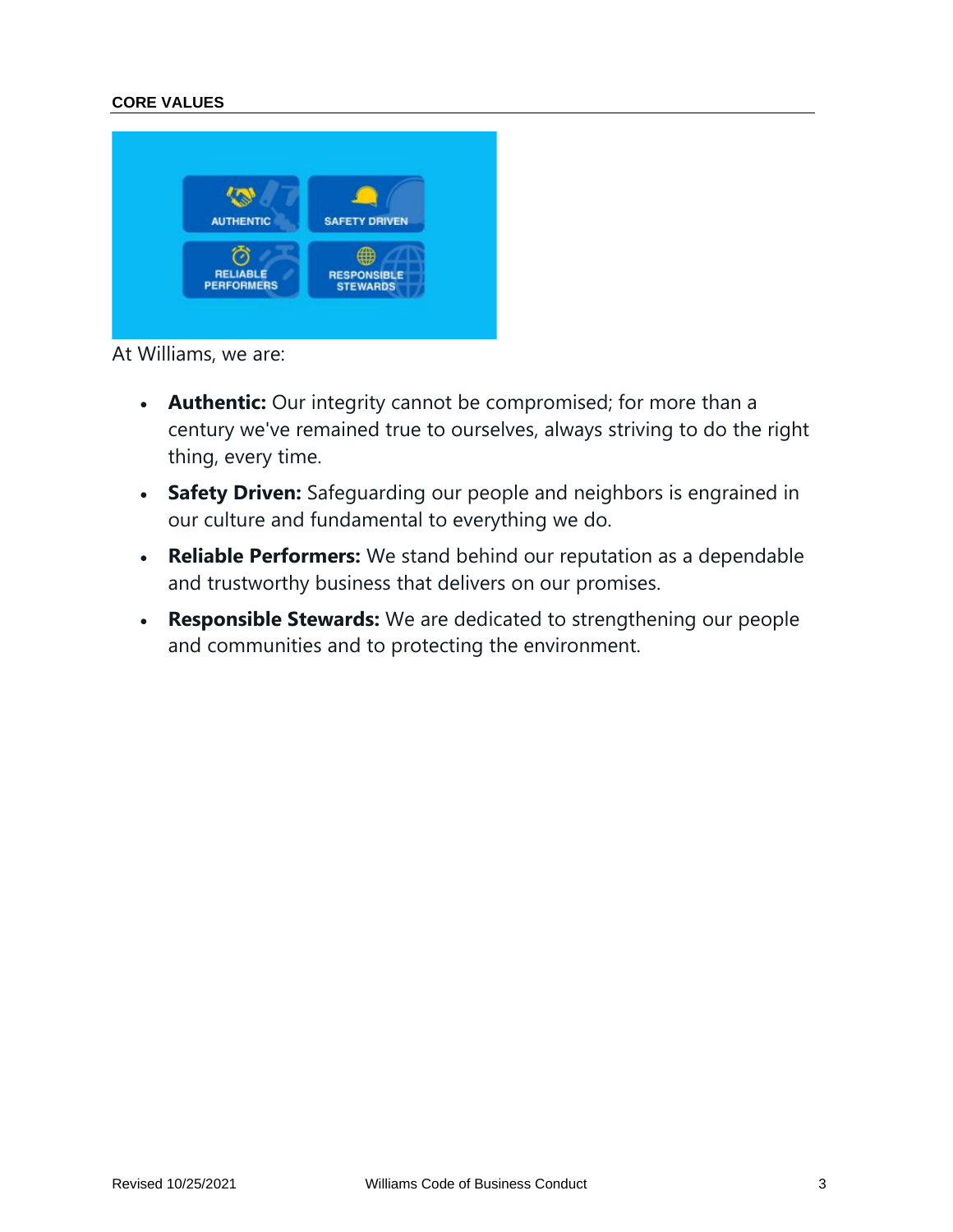# **Why We Have a Code?**

At Williams, we are authentic. Our integrity cannot be compromised. We believe that it takes more than good business results to be a great company. We have built a culture based on our Mission and Core Values, where integrity is of the utmost importance and where unethical behavior will not be tolerated.

The Code takes our Core Values and puts them into our day to day actions and interactions with our key stakeholders.

This Code is intended to meet the requirements of a "code of business conduct and ethics" under Section 303A of the New York Stock Exchange's Listed Company Manual.

#### **Who Must Follow Our Code?**

The Code applies to every Williams employee, officer, and member of our Board of Directors, including the Company's Chief Executive Officer, Chief Financial Officer, and Chief Accounting Officer. It also applies to Williams' subsidiaries and, in certain cases, our joint ventures (JVs).

#### **What Are Our Responsibilities?**

Conducting business with integrity allows us to preserve our reputation for always striving to do business the right way. To do this, each of us must:

- Read and understand the Code
- Complete training on the Code and other assigned training in a timely manner
- Abide by the Code and use reporting channels to report any violation or potential violation
- Seek advice and guidance when things are not clear

Being a leader at Williams means accepting an additional set of responsibilities. We expect our leaders to demonstrate a strong commitment to both leadership and teamwork.

# **What Are the Consequences for Violating the Code?**

Violations of our Code, policies, or the law may carry serious consequences for Williams and to the individuals involved. We are each accountable for our actions. Individuals who engage in unethical or illegal behavior, and those who direct, condone, approve, or facilitate such behavior, may be subject to disciplinary action up to and including termination, subject to local laws, and in some instances, may be subject to prosecution by governmental agencies.

Consistent with our Core Values, our disciplinary process will treat each of us with dignity and respect, and disciplinary measures will be applied in a manner appropriate to the situation.

Unethical behavior can damage our reputation, harm our stakeholders, and may subject us, as individuals or as a Company, to fines and civil or criminal liability. It is in all our interest to avoid any violation of our Code, our policies, or the law.

#### **GUIDANCE FOR RESOLVING AND REPORTING CONCERNS**

#### **Quick Ethics Check**

If you are in doubt when faced with an ethical dilemma related to your work, ask yourself:

- Is it legal? If legal, is it the right thing to do?
- Is it consistent with Williams' policies, procedures, and Core Values?
- If it were made public, would I be comfortable?

#### **If you are still not sure what to do, seek guidance from one of the reporting channels listed in the next section.**

#### **Seeking Advice or Reporting Concerns and Violations**

This Code is a guide for helping Williams employees conduct their business in a manner consistent with Williams' Core Values. Because our business can be very complex at times, the Code is not meant to provide all the answers. It also doesn't form the basis for a contract or claim of any kind.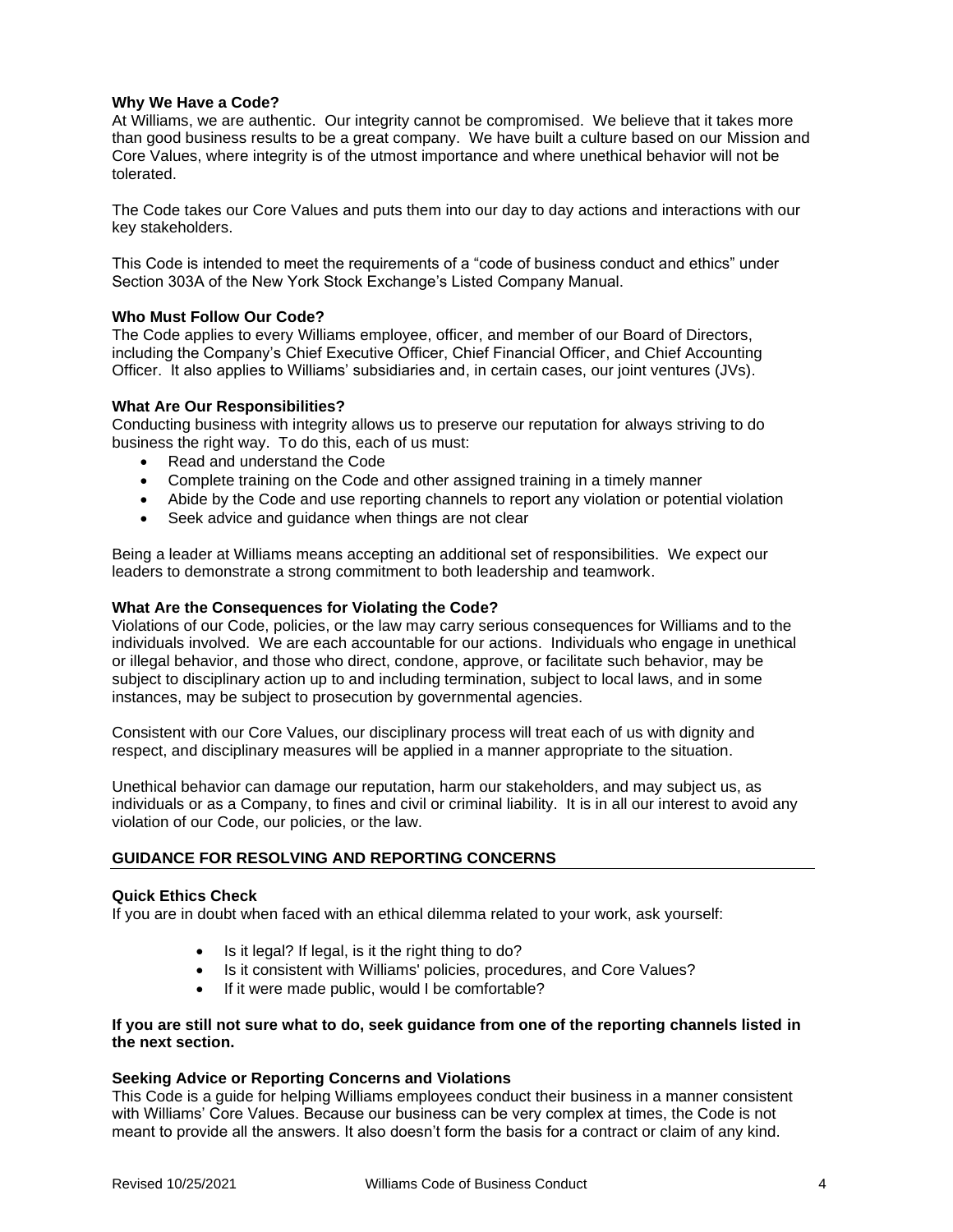Instead, the Code is intended to be a practical guide to some of the more common situations that many of us may face from time to time.

Just like the Code, none of us is expected to have all the answers. When we have questions or concerns about business conduct, Williams expects us to seek the guidance we need from any of the following reporting channels. Personnel in these reporting channels are sensitive to requests for confidential and anonymous treatment. However, reports involving a threat to life or property, unprofessional conduct in the workplace, illegal activities or legal action against the Company are examples of when action required by Williams may not allow for complete confidentiality or anonymity.

- **Management** It is often most effective to report our concerns to our immediate supervisor. Supervisors are directly responsible for providing their employees with the resources necessary to resolve problems or concerns. If an issue is not handled to our satisfaction or we are not comfortable discussing it with our immediate supervisor, we can take the matter to the next level(s) of management.
- **HR Business Partner -** Another effective channel for problem-solving is Human Resources, whose primary role is to provide guidance to the employee.
- **Business Ethics Resource Center** (BERC)–The Business Ethics Resource Center is available if you need assistance with a business conduct issue or concern or an unresolved safety concern.
	- o Phone: 918-573-3284
	- o Email: businessethicsresourcecenter@williams.com.
- **We are also welcome to call the Williams Action Line at 1-800-324-3606 or make an online report at [www.williams.ethicspoint.com.](http://www.williams.ethicspoint.com/) The Williams Action Line is available 24 hours a day, 7 days a week and the reporter can choose to remain anonymous.**

In addition, the Audit Committee of the Williams Board of Directors has established procedures for the receipt, retention, and treatment of complaints regarding accounting, internal accounting controls, or auditing matters. If we have unresolved concerns regarding questionable accounting or auditing matters, we should promptly contact one of the reporting channels listed above. These reporting channels should immediately communicate those concerns to the Business Ethics Resource Center, which is responsible for reporting such information to the Audit Committee.

#### **Non-Retaliation Commitment**

We all have a responsibility for promptly reporting unauthorized or unlawful activity. Speaking up is always the right thing to do. Williams understands employees may be reluctant to report violations if they believe the reporting employee will be subjected to retaliation. Williams prohibits and will not tolerate retaliation against anyone who reports a suspected violation in good faith, or against anyone who participates in an investigation. This includes blatant retaliation such as firing, transferring, demoting, or publicly attacking someone, as well as more subtle retaliation, such as excluding someone from an important meeting or team activity. If you ever feel that you have been retaliated against or threatened with retaliation, promptly report the matter to your HR business partner, the Business Ethics Resource Center, or the Williams Action Line. (See "Internal Reporting and Non-Retaliation Policy.")

#### **Investigations and Corrective Actions**

Williams takes all reports of possible misconduct seriously. Williams will assess all reported allegations of non-compliance with the Code, laws, regulations, and/or company policies and procedures. If the assessment discloses potential non-compliance, an investigation will be conducted by the Company. If the results of an investigation indicate that corrective action is needed, Williams will determine the appropriate steps, including employee discipline, dismissal, and possible legal proceedings. Such actions may also be brought against individuals who have willfully failed to report known violations.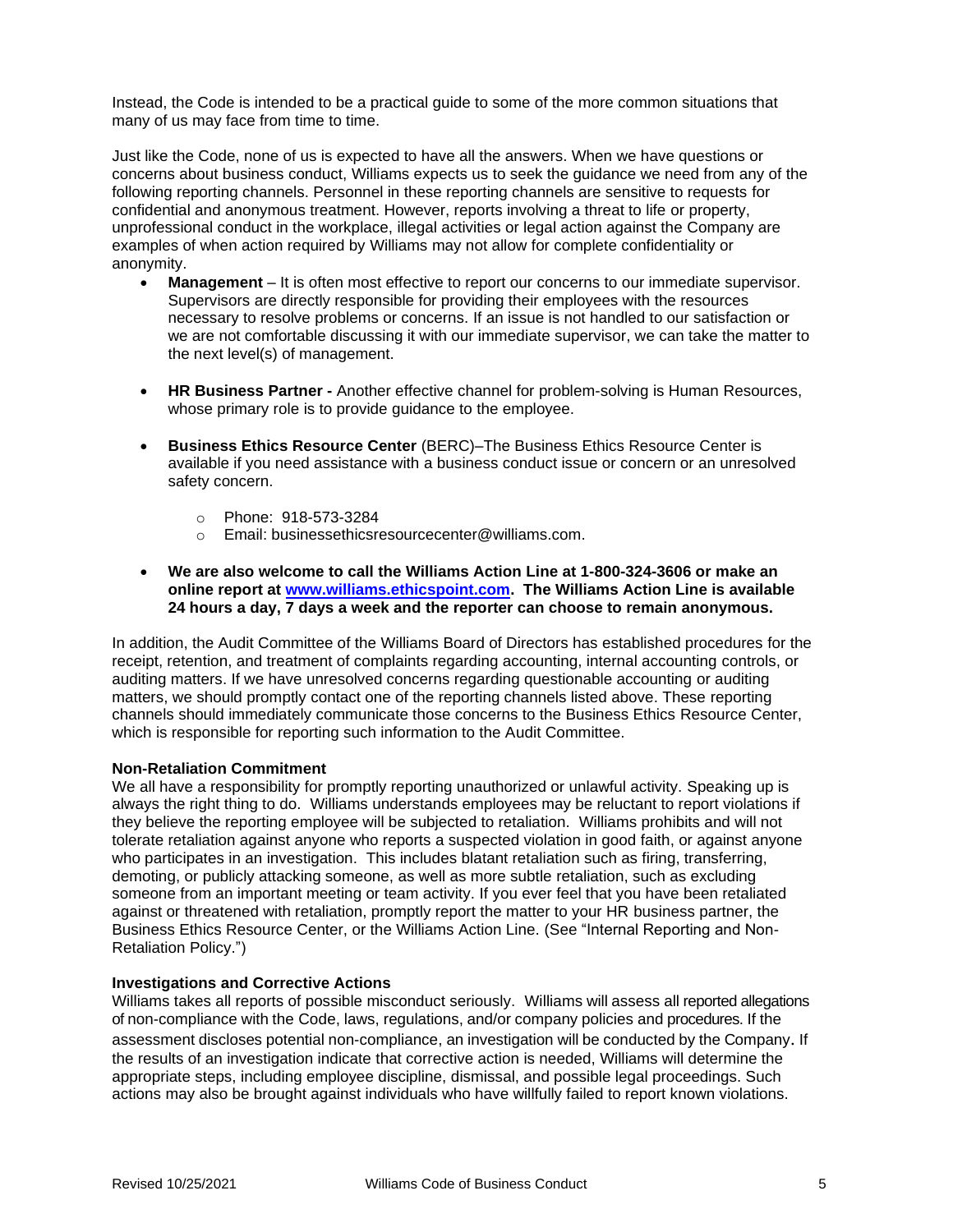# **We Respect Human Rights**

Respect for human rights is a fundamental value for our Company. We are committed to maintaining a corporate culture that respects the principles of promoting, protecting, and supporting all internationally recognized human rights. We recognize our responsibility to respect human rights and avoid causing or contributing to human rights infringements through our business actions. (See "Human Rights Policy and Statement.")

- Williams believes that employees should be treated with respect and dignity and work in an environment free from harassment and unlawful discrimination. Our commitment to an ethical work environment and a safe and secure workplace is reflected in our Core Values and policies.
- Our framework supporting our commitment includes promotion of human rights in our relationships with our employees, customers, communities, indigenous communities, and other business stakeholders.
- We are all expected to conduct ourselves in accordance with all local laws as well as Williams' Core Values and policies.
- We are also strongly encouraged to raise ethics, discrimination, or harassment matters, and to report suspected violations of applicable laws, policies, and/or our Code to any of our reporting channels – management, HRBP, Business Ethics Resource Center, or Williams Action Line (1-800-324-3606 or online at www.williams.ethicspoint.com).

# **OUR WORK ENVIRONMENT**

We are dedicated to strengthening our people and communities and protecting the environment. A good working environment helps protect our most valuable resource, our employees, and allows us all to reach our greatest potential. It is also consistent with our recognized responsibility to serve our communities by helping to protect the public and the environment. Our work environment includes the work sites, company events, and anywhere our employees may serve as representatives of Williams.

A positive work environment helps promote employees' willingness to embrace change, take risks, and work together as efficiently as possible. It also creates a culture that nurtures our entrepreneurial spirits.

We all are responsible for promoting the most productive and positive working environment possible. Our behaviors can affect our work environment, as well as Williams' reputation in the community. We expect that employees will maintain a high degree of integrity and honesty and are committed to professional behavior at work and anywhere they might be acting as representatives of Williams. By doing so, we support our Core Values and contribute to our Company's future success.

#### **Equal Opportunity, Affirmative Action and Inclusion**

Williams has a strong commitment to equal opportunity, affirmative action, and inclusion in the work force. We believe in treating people with dignity and providing equal employment and advancement opportunities based on merit, experience, and other work-related criteria.

We value the unique contributions that every employee brings to their role within the Company and consider the variety of perspectives and backgrounds that exist within Williams a competitive advantage for us in the marketplace. Williams is committed to treating all employees fairly, without regard to any characteristics that have no bearing on job performance. (See "Equal Employment Opportunity Policy.")

#### **Harassment/Violence**

Respecting the rights of others in the workplace is a primary focus at Williams. Certain behaviors are not acceptable under any circumstances – such as harassment and/or violence of any kind. Examples include advances, inappropriate jokes, intimidation, offensive language, physical contact, threats, or other inappropriate behavior that may create a hostile working environment for employees. This also covers such acts that occur outside of working hours and/or off company premises involving someone who may be viewed as a representative of Williams. (See "Prohibition of Workplace Discrimination and Harassment Policy" and "Workplace Violence Risk Reduction and Response Policy.")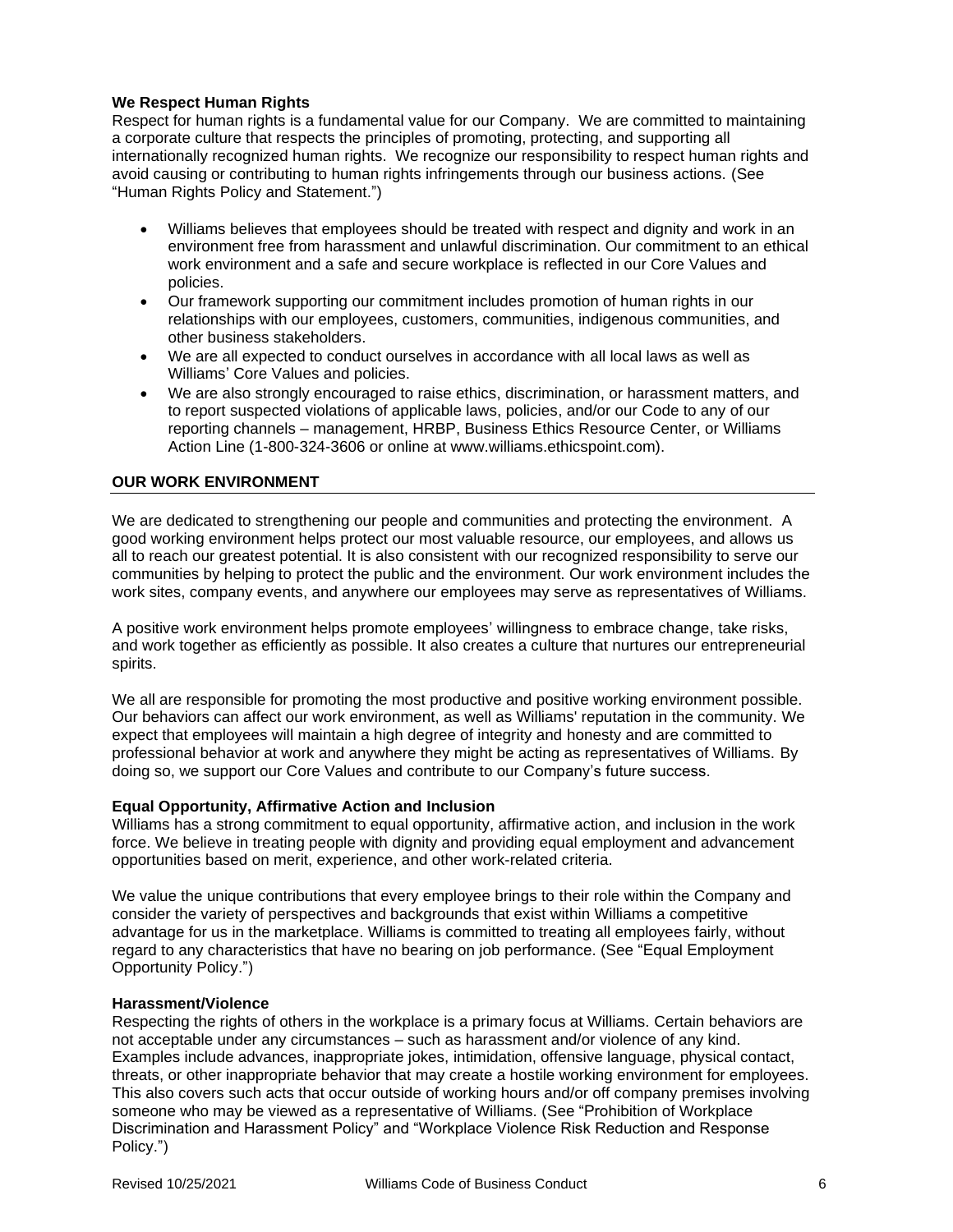# **Health, Safety and the Environment**

Safeguarding our people and neighbors is engrained in our culture and fundamental to everything we do. Williams is committed to the goal of healthy, safe, and environmentally sound business practices and operations. We are responsible for using all reasonable efforts to operate in a manner that preserves the environment and protects the health and safety of our employees and others. We are also responsible for complying with all applicable laws and regulations relating to protecting the environment and maintaining a healthy and safe workplace. (See "Environmental Health and Safety Policy.")

#### **Alcohol and Substance Abuse**

Our work benefits from our clear thinking and ability to react quickly. It is important for us to understand that Williams will not tolerate being under the influence of alcohol, unauthorized prescription drugs, or illegal drugs, engaging in the illegal use of other controlled substances, or being impaired by any substance while on duty or on Williams' property. (See "Drug and Alcohol Policy.") In addition, employees' inappropriate or illegal off-duty involvement with, or use of, illegal drugs, prescription drugs, and alcohol can interfere with their ability to perform their essential functions and result in a negative impact on the workplace. Therefore, employees are required to report on and offduty arrests or convictions of criminal drug or alcohol statutes to their Supervisor and HRBP. (See "Appendix A, Drug and Alcohol Testing Program.")

VP-level approval is required before serving alcohol on company premises or at a company sponsored event. If alcohol is served at a company-sponsored event or anywhere an employee is representing Williams, the employee is expected to behave respectfully and responsibly for their safety and the safety of others.

A voluntary Employee Assistance Program (EAP) is available through Williams for those seeking to overcome drug or alcohol related problems.

#### **Employee Privacy**

At Williams, we respect the privacy of others. We are responsible for maintaining employee privacy through the careful handling of employee information. We, as employees, have the right to expect that our personnel records will only be accessed by those with a legitimate reason for doing so. In turn, we must understand Williams' right to access all company property, communications, records and information created in the business setting. (See "Personal Information Privacy Policy," "Data Classification and Handling Policy," and "Privacy with Respect to Company and Personal Property and Equipment Policy.")

# **Q & A**

**Several times, I have seen my co-worker drink alcohol while on the job. He sometimes reports to work and brags about how much he drank before coming to the job site. I don't know what to do. Is it really any of my business?**

Yes! It certainly is your business if you observe your co-worker coming to work while under the influence of alcohol. Not only is it against company policy, it is also a safety issue, as your co-worker could be putting himself and those around him in danger. Report your concern to your supervisor immediately.

#### **My manager keeps asking me out socially after work, and I keep telling her I am not interested. I refuse her invitations every time, but she keeps asking and gets mad when I decline. Is there anything I can do, or should I just go?**

You don't have to go. Tell her "no" and report the situation to your manager's boss or one of the other reporting options available to you.

# **I want to report that I am being harassed by my supervisor, but I am afraid of getting a bad performance review. They might even fire me! What should I do?**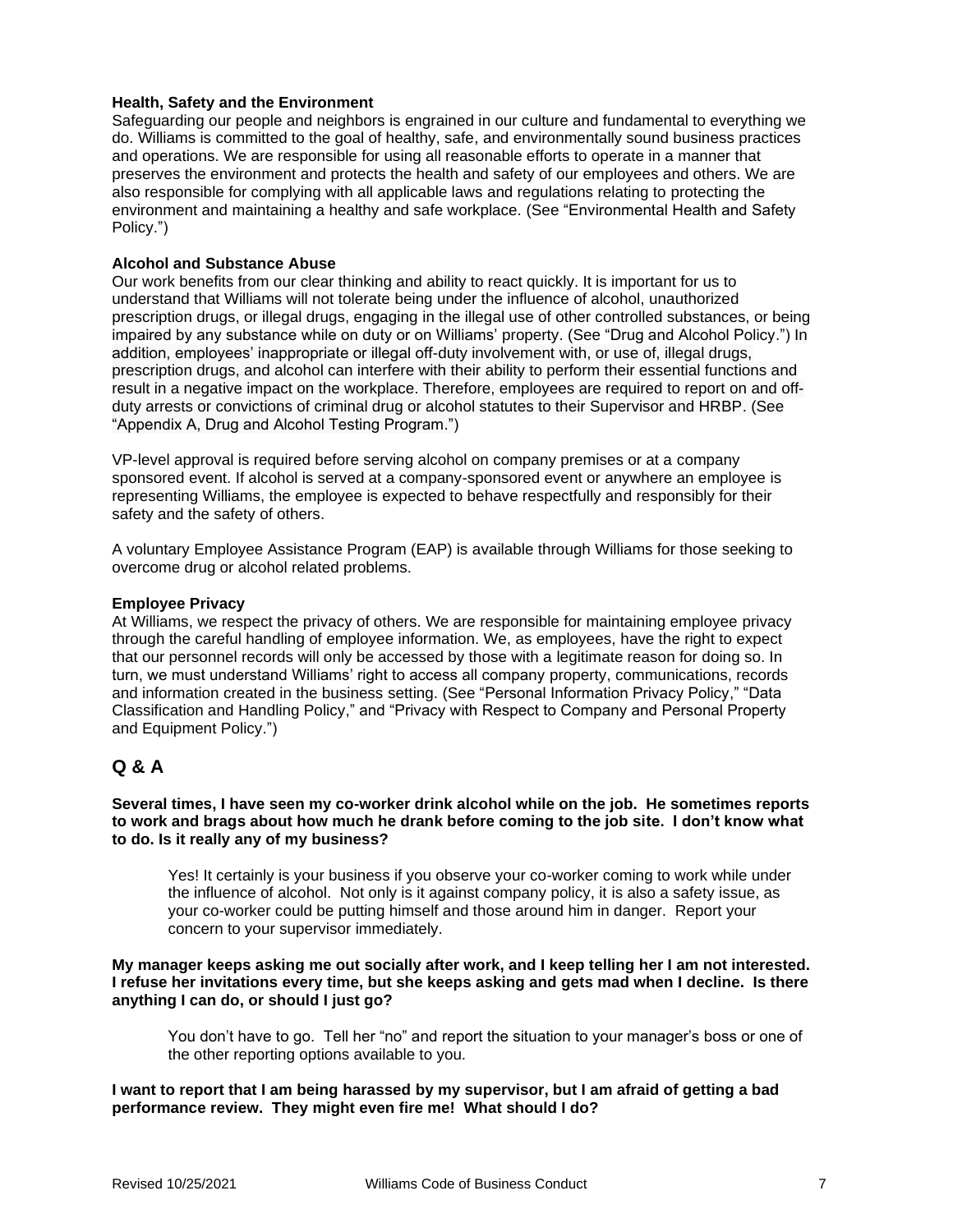If you believe you are being harassed, you should report it. Williams has a strong policy against retaliation when a complaint is made in good faith. If you don't report being harassed, it could continue for a long time, and it could even get worse if it is allowed to continue. You can contact your manager, your HR business partner, the Business Ethics Resource Center, or the Williams Action Line.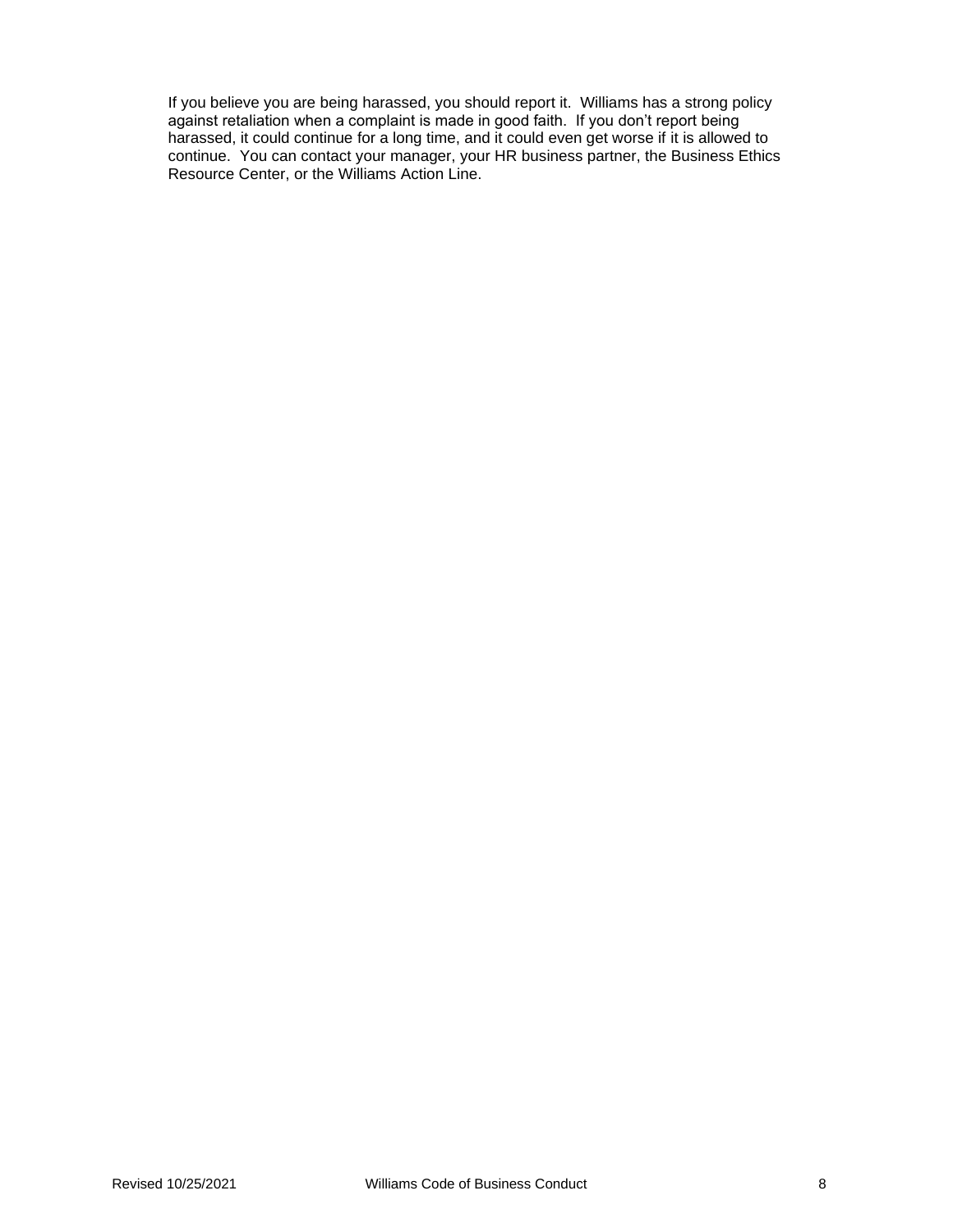# **COMPLIANCE WITH ALL LAWS**

Our Core Values are engrained in how we do our work, every day, on behalf of our communities, customers, employees, and investors. We stand behind our reputation as a dependable and trustworthy business that delivers on our promises. This drives our commitment to be a good corporate citizen and to comply with all applicable laws and regulations, not only for those who work here, but for all who interact with us.

We must understand the laws affecting our business activities and be responsible for compliance. Complying with both the spirit and letter of the law best serves Williams and its stakeholders' interests.

The following is a brief listing of some of the major laws that can impact our business. Because legal issues can be very complex, we are encouraged to seek guidance from our management and legal counsel if in doubt.

#### **Antitrust**

Williams believes that fair competition and free enterprise serve the best interest of Williams and its stakeholders. Antitrust laws were enacted to help preserve the free enterprise system by promoting competition. These laws prohibit business practices that result in unreasonable restraints of trade or discriminatory trade practices. (See "Antitrust Compliance Manual.") The following are examples of practices that may be illegal:

- Creation of a monopoly or attempts to create a monopoly
- Agreements among competitors to fix prices, divide markets, allocate customers or limit the quality or production of products
- Price discrimination and other predatory trade practices

#### **Trading on Insider Information**

Williams recognizes the importance of strong and healthy securities markets. To ensure such markets, and to prevent the misappropriation of a company's confidential information, the law forbids us from purchasing or selling securities if we have material information which has not been made public (referred to as "material, non-public information"). Material information is information that a reasonable investor would consider important in making a decision to buy, sell, gift, or otherwise transfer, hold, or vote securities, given the total mix of available information in the marketplace. Material information includes, but is not limited to, company earnings, acquisitions or divestitures, new products or services, changes in strategy, etc.

The law applies equally to Williams securities and the securities of other publicly traded companies. The rule is that you must not trade in the securities, or any derivative thereof, of a publicly traded company while you possess (i.e. are aware of) material, non-public information concerning such public company. This prohibition extends beyond just trading in Williams securities. It means that you also may not trade in the securities of another publicly traded company about whom you have obtained material, non-public information in the course of your employment with Williams. Thus, for example, whenever Williams is negotiating an acquisition of an entity, employees should not trade in equity securities of Williams or the to-be-acquired entity. You are also prohibited from "tipping" others about material, non-public information about Williams or another publicly traded company. Certain employees may also be subject to additional restrictions on trading Williams securities. (See "Williams Policy on Securities Trading.")

#### **Public Disclosures**

Williams is committed to complying with all public disclosure laws and regulations, including but not limited to the Securities Exchange Act of 1934 and the Sarbanes-Oxley Act of 2002. We must assure that all disclosures made in all periodic reports and documents filed with the Securities and Exchange Commission, and other public communications by Williams, are fair, accurate, timely, and understandable. This is an obligation of all employees involved in any aspect of the process of preparing and/or certifying a public disclosure. (See "External Communication and Disclosure of Information Policy.")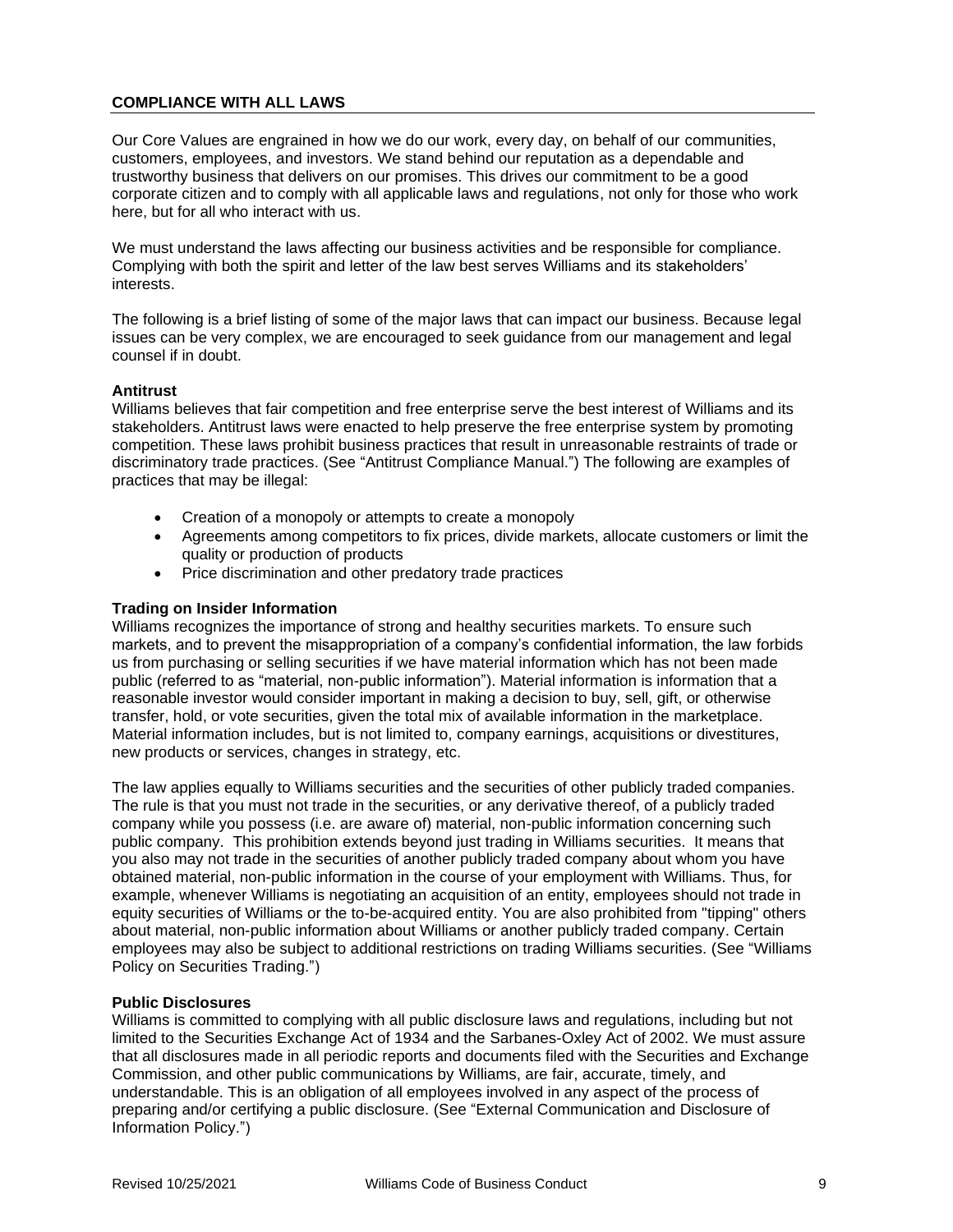# **Political Contributions and Conduct and Government Affairs**

Public policy decisions affect our businesses and it is in the best interest of the Company, its employees, and shareholders that Williams be engaged in the political process. Williams engages in the political process through the activities of its political action committee (WILLCO PAC), corporate contributions where allowed by law, trade associations, and political organizations, and by engaging in public policy debates on the issues affecting Williams. While it is permissible and encouraged for employees to engage in political activities on their own time in their individual capacities, any activities undertaken on behalf of the Company must be approved by Government Affairs and Legal.

Further, laws governing political contributions are complex and vary at the federal, state and local levels. Williams has guidelines governing direct and indirect contributions made on behalf of the Company, which include the following:

- Review by Government Affairs and Legal to ensure compliance with Williams' contribution guidelines and applicable law;
- Oversight and final authority for political contributions by the Company's executive officer team; and
- Oversight by the Williams Board of Directors Governance and Sustainability Committee.

Williams' political spending will reflect the Company's interests and not those of individual officers or directors. Williams prefers to make political expenditures directly rather than through third-party groups. If Williams makes contributions to third-party groups, Williams will monitor the use of dues or payments for political purposes for consistency with Williams' policies and long-term interests. Employees will not be reimbursed for their contributions or any other personal political expenditures.

# **PAC**

Employee participation in the WILLCO PAC is strictly voluntary. Williams will not pressure or coerce employees to make contributions to the WILLCO PAC, or disadvantage or favor any employee based on whether or not they contribute to the WILLCO PAC.

#### **Anti-Corruption**

Williams considers one of its most valuable assets to be its reputation of integrity. We seek fair and honest business relationships with all our stakeholders. To that end, Williams does not tolerate the offering or accepting of bribes, kickbacks, or any other improper payments or things of value designed to influence the recipient's judgment, whether the recipient is with the Company or outside of the Company, and whether the recipient is in the private sector or the public sector.

The following are examples of conduct that are prohibited by Williams:

- Payment or receipt of money, gifts, loans, or other favors that are designed, or may appear, to compromise our ability to make objective and fair business decisions
- Payment or receipt of kickbacks for obtaining business
- Payment of bribes to government officials to obtain favorable treatment

# **Gifts to Government and Regulatory Officials and Employees**

There are very strict rules pertaining to giving things of value to government officials and employees, including officials and employees of foreign, federal, state, local, and other governments and agencies, whose rules, in some cases, include a complete ban on gifts. Williams employees are prohibited from giving gifts to government and regulatory officials or employees due to the potential appearance of impropriety and the potential for mistakes due to the complexity of the rules. This policy applies even if the government or regulatory official or employee agrees to reimburse Williams or the employee for the gift. (See "Gift Policy Pertaining to Government and Regulatory Employees.") It is the responsibility of all Williams employees to comply with the prohibition on gifts and understand that there are penalties for non-compliance. (See also the Section below on Gifts and Entertainment.)

Further, those of us involved in global business must be particularly aware of and comply with international laws, which are frequently complex and unique. One of the most significant laws in this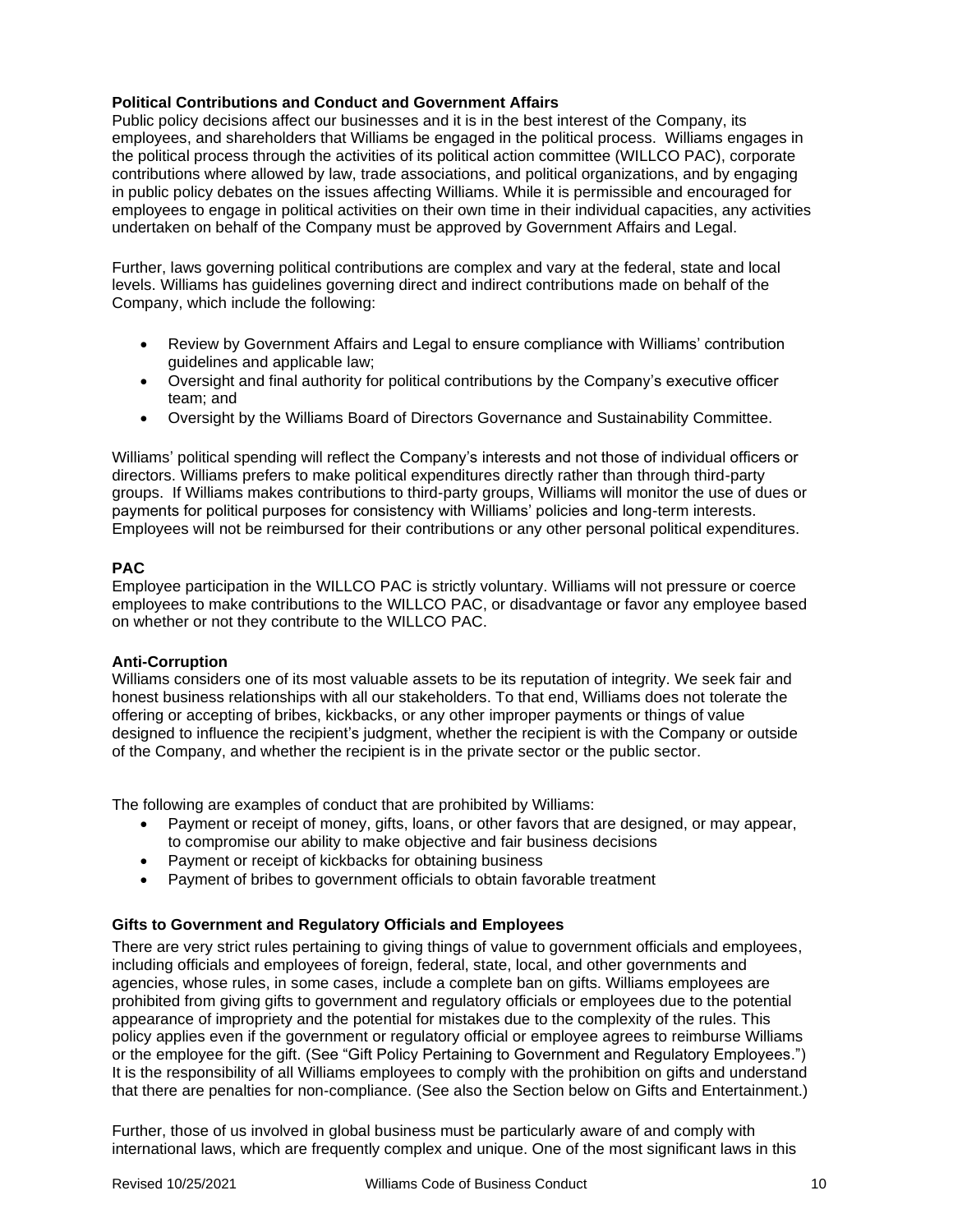area is the U.S. Foreign Corrupt Practices Act (the "FCPA"), which makes it illegal to offer anything of value to a non-U.S. government official, directly, or indirectly (through a third party) in order to influence official action or otherwise obtain an improper business advantage. The FCPA also requires that accurate books and records be kept and sufficient internal controls be designed and maintained to ensure transparency and adequately manage corruption risks.

#### **Fraudulent Conduct**

Williams is committed to conducting its business dealings in an honest and non-fraudulent manner. We will not intentionally deceive to gain an advantage over or injure another party. All Company information provided to any person or entity must be free from deliberate misrepresentation. For example, when dealing with a business associate, we must not make representations we know are false or lack the proper authority.

#### **FERC Rules and Regulations**

Williams is committed to treating every customer fairly and equitably, and as an energy company, is committed to compliance with all Federal Energy Regulatory Commission (FERC) rules and regulations. The FERC Standards of Conduct expressly prohibit Williams' interstate natural gas pipelines (Williams' pipelines) from giving marketing function employees, through a tariff provision or otherwise, undue preference over non-affiliate customers to ensure that transportation services are provided on a non-discriminatory basis. This prohibition includes the improper exchange of information between Williams' pipelines and marketing function employees as to nonpublic transmission function information or non-affiliate shipper information.

# **Q & A**

**My business development trade association is meeting next month, and I am curious about Williams' chances of receiving a contract award. I want to discuss this with other bidders who will be there. If we meet after hours at dinner, is that all right?**

No. You should not discuss bids, terms of contracts, or similar proprietary business information with employees of competing firms at any time. This might give others an unfair advantage, and it might create an antitrust problem. Don't initiate such conversations or respond to any outside inquiries.

#### **My brother often asks me about Williams and whether he should buy Williams stock. If I tell him what I know about our business prospects and suggest he buy Williams stock, would that be a problem?**

Yes, if the information you provide is material and non-public. The rules of "inside" information apply whether you buy or sell stock yourself or if you give the information to someone else. If another person buys or sells stock based on nonpublic information or "tips" provided by you, both of you could be held liable for violation of federal securities laws (insider trading). In any case, you should always refuse to recommend that anyone buy or sell Williams stock.

#### **Is it ok if I take a government decision maker to a Final Four basketball game so we can talk about expediting their decision on a pending matter?**

No! Williams Gift Policy Pertaining to Government and Regulatory Employees prohibits giving gifts to government and regulatory officials and employees due to the potential appearance of impropriety. Any exception to this policy, requires prior written approval from the General Counsel.

#### **Several of my co-workers and I strongly support a certain political candidate. May we work together to support this candidate?**

Yes, so long as it is done in your personal capacity and during your own free time. Williams encourages personal participation in the political process. However, you can't use Company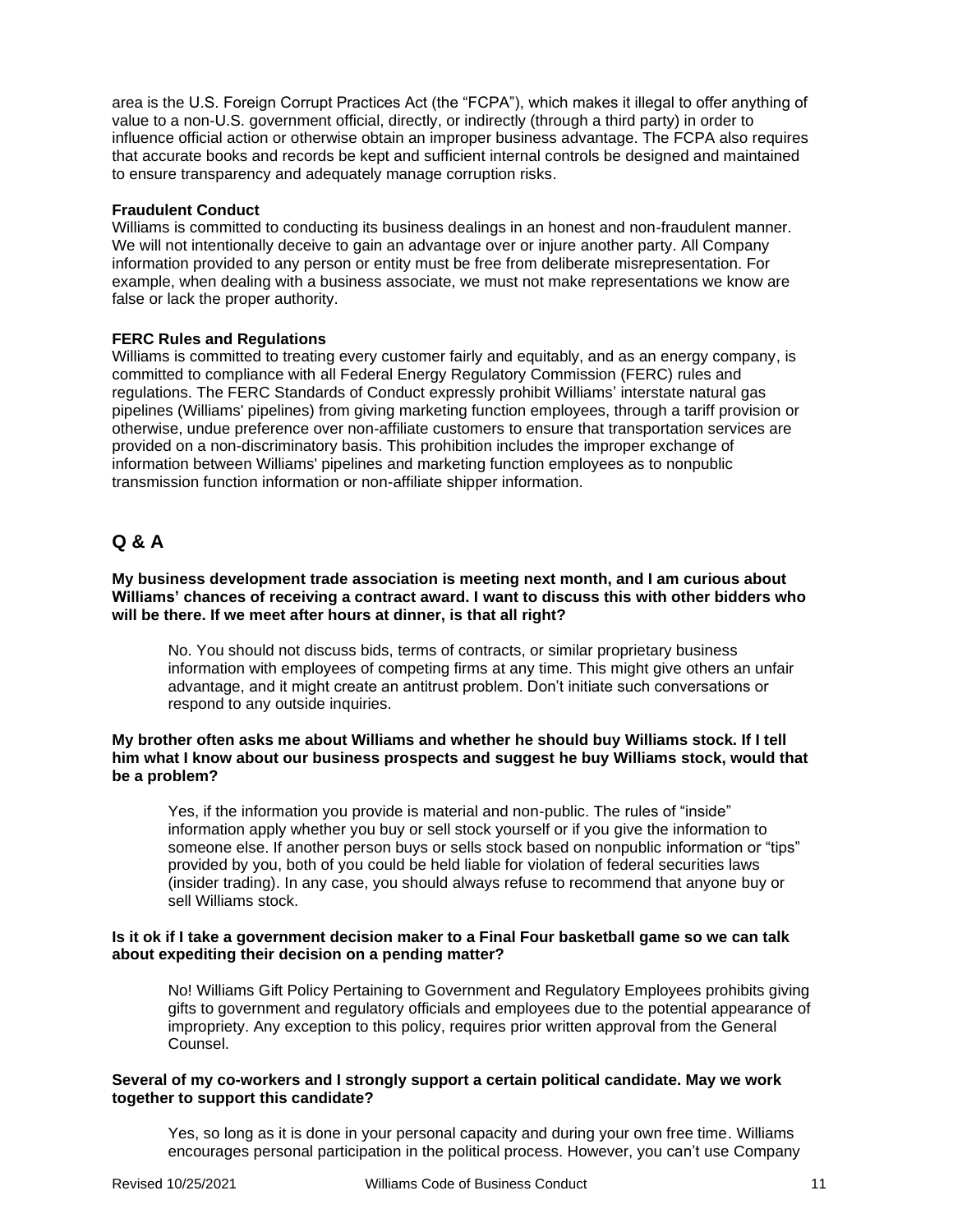funds, equipment or materials to support the candidate, claim to represent the Company's opinions or views of a candidate or issue, and you may not engage in political activities while you are on the job.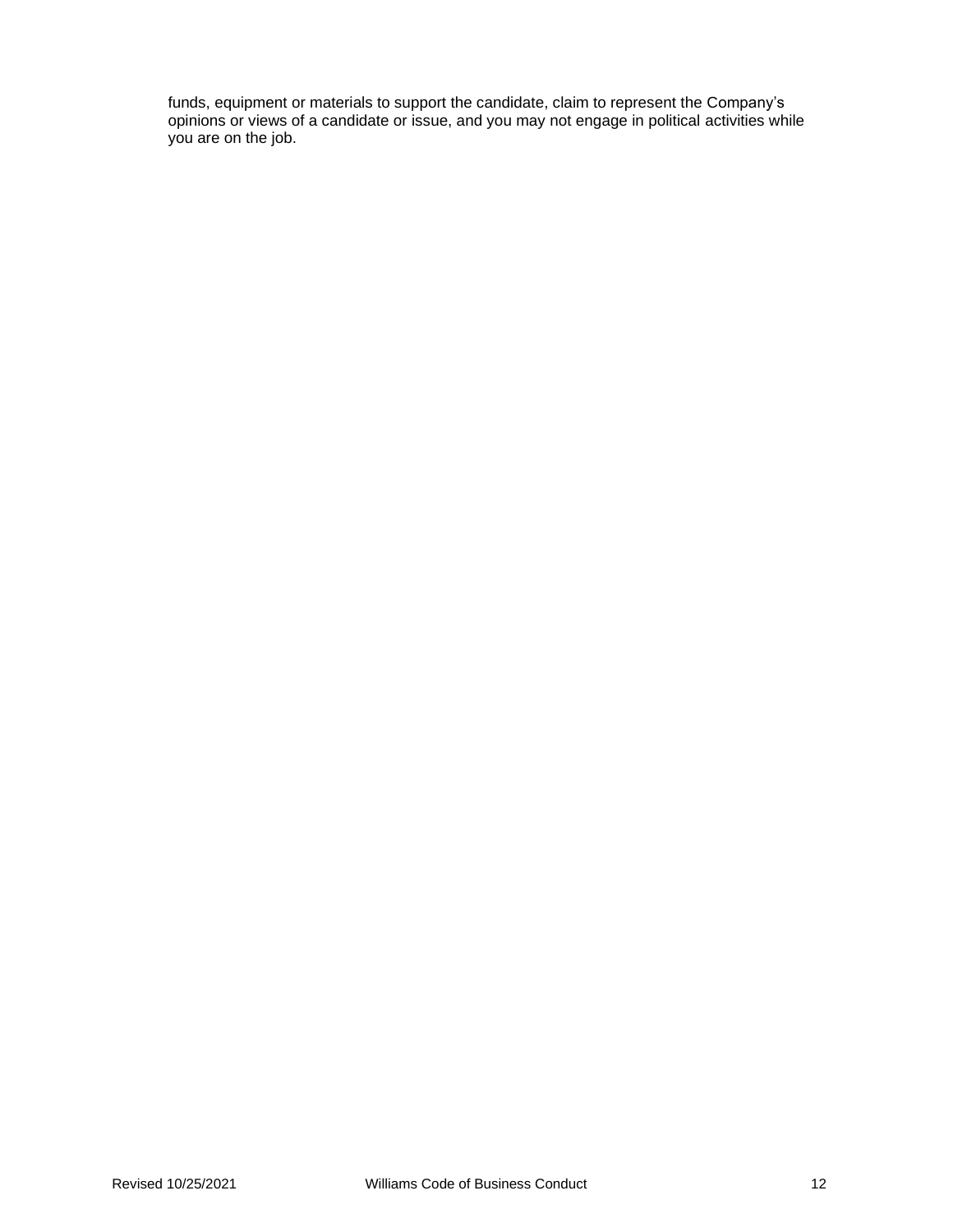# **CONFLICTS OF INTEREST**

Our Core Values represent a strong commitment to our stakeholders (communities, customers, employees and investors). We always want to act in the best interest of our Company. Therefore, we are all expected to avoid or disclose any activity that may interfere, or have the appearance of interfering, with our responsibilities to Williams and its stakeholders. Activities that cannot be avoided must be disclosed to the immediate supervisor.

When in doubt whether a decision you are making is a conflict of interest? Ask yourself...

- Could the decision I make be influenced by my personal interests or relationships?
- Could it look that way to someone else?

If yes, it might be a conflict of interest and we should seek guidance when we are not sure.

Although no list of potential conflicts of interest can be complete, the following examples highlight activities which could or be perceived to cause conflicts:

#### **Corporate Opportunities**

We owe a duty to Williams to advance its legitimate interests when the opportunity to do so arises. We should not use company property, information, or our position for personal gain, or in a manner that competes with, disadvantages, or diverts business opportunities away from Williams.

#### **Outside Employment**

The success of Williams depends on our strong commitment to our job responsibilities. While we are permitted to work outside of Williams, we must ensure that such employment does not prevent us from fulfilling our job responsibilities at Williams. We may not be employed by or perform services for a competitor, customer, or supplier without prior supervisory approval.

#### **Outside Speeches or Presentations**

We are often asked to serve on panels, speak at conferences, or make presentations because we are Williams employees or because of our expertise arising from our job responsibilities. A conflict can occur if we are offered payment or reimbursement of our expenses in connection with this type of invitation. Honorariums from our suppliers, customers, and other business partners should not be accepted.

Ask yourself:

- Are we giving the speech or presentation as a part of our job at Williams?
- Does the speech or presentation describe our work at Williams?
- Are we introduced as an employee of Williams?

If the speech or presentation involves matters related to Williams, you should discuss this with your Manager, Legal, Corporate Communications, or the Business Ethics Resource Center regarding the content.

#### **Financial/Personal Interests**

We are all encouraged to pursue a secure financial future for ourselves. At the same time, we want to always take care that our financial/personal involvements do not have a negative impact on our ability to make sound and objective business decisions.

Regarding ourselves or a close relative or associate, a direct or indirect financial interest in any enterprise which does business with, or is a competitor of, Williams could represent a potential conflict of interest that should be fully reported to our immediate supervisor.

The following situation requires written disclosure/management approval:

• Related party interest - defined as a business deal or arrangement that involves a Williams employee/contractor and an outside party who are joined by a special relationship (e.g. relative, business associate, financial interest) prior to the arrangement.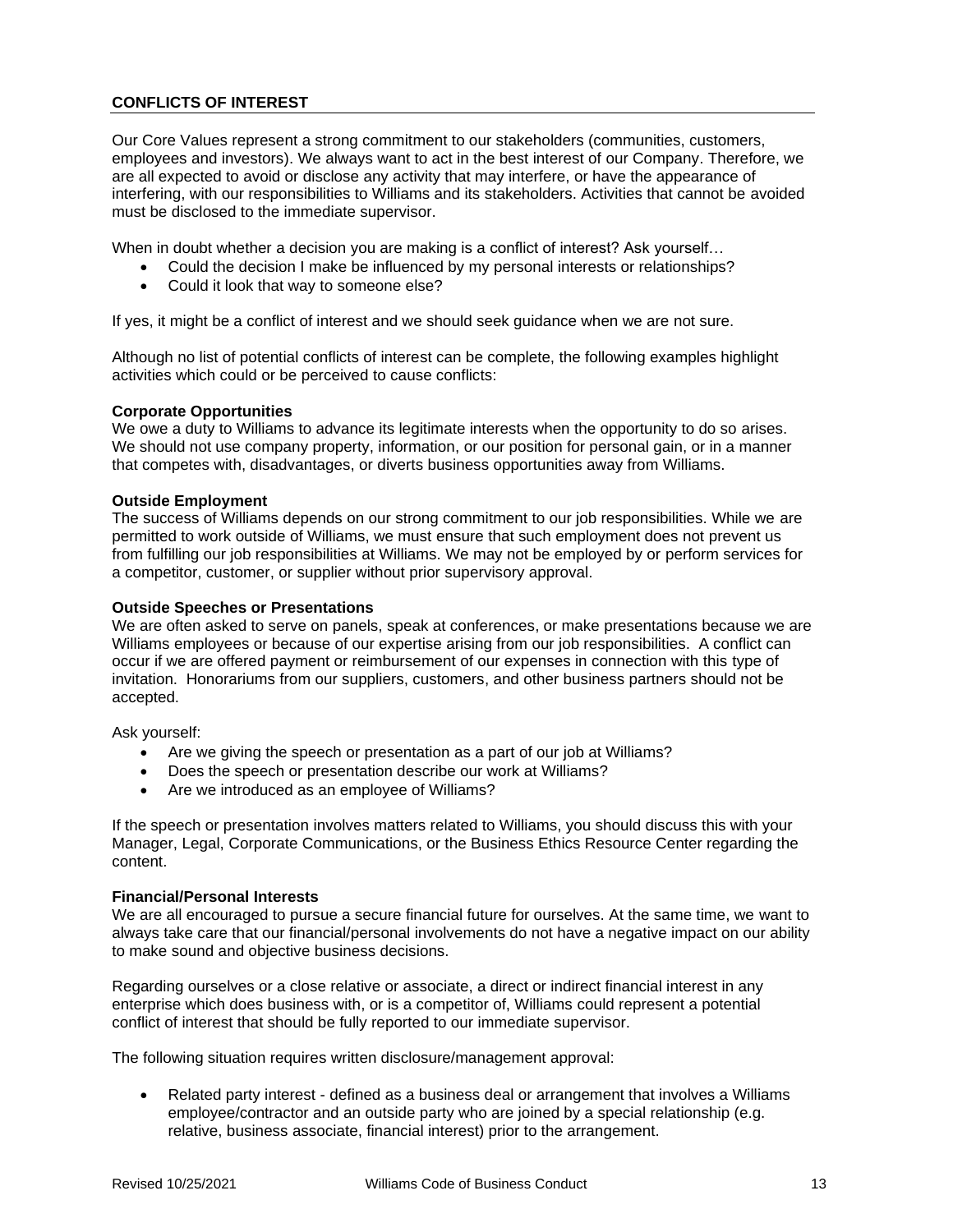In addition, Williams prohibits compensation, either directly or indirectly by an external party, to employees who represent the Company on the advisory boards of key vendors or industry groups.

#### **Gifts and Entertainment**

Williams understands that business gifts and entertainment can help build strong relationships with our business partners. However, the offering or acceptance by ourselves, a close relative or associate of gifts and entertainment designed to influence the recipient's judgment is not tolerated at Williams. When interacting with business associates, we must be careful when offering, giving, or receiving gifts, providing meals or entertainment, and paying for travel. There is no substitute for good judgment and if we are concerned about any particular situation, we should err on the side of caution. (See "Conflict of Interest Policy." See also, Gifts to Government and Regulatory Officials and Employees discussion above)

#### **Gifts**

A gift is any item of value given to or received from someone who is not an employee of Williams. Examples of a gift include gift baskets, tickets to sporting events, or prizes in a vendor drawing.

Certain types of gifts, because of their nominal value and nature, are within the limits of reasonableness and can be offered and accepted, without prior authorization. These gifts include items with a company logo such as pens, shirts, or golf balls or a modest holiday gift like a gift basket.

Do not accept gifts if it is given in exchange for some action. Do not accept gifts of cash or a cash equivalent, like a gift card or gift certificate. Giving or receiving gifts of greater than nominal value may be considered inappropriate and you should discuss the appropriateness of such a gift with your supervisor or the Business Ethics Resource Center before accepting or giving the gift.

#### **Entertainment**

Entertainment is a hosted social event outside of the workplace where a representative giving and receiving are both in attendance. If the party providing the meal, ticket or entertainment is not in attendance, it is no longer considered entertainment and it is a gift.

Providing or accepting entertainment may be allowed provided:

- The purpose is to hold bona fide business discussions or foster better business relations;
- It is not illegal or in violation of either party's ethical guidelines;
- It is of reasonable value and would be paid under normal expense account procedures;
- Unsolicited:
- It is not provided or accepted on a repeated basis;
- It would not cause, or be perceived to cause, influence on the recipient's business judgement concerning any transaction with Williams
- It would not be an embarrassment to Williams or the employee if publicly disclosed.

There may be a justified business purpose for us to provide business travel to a third party or receive business travel from a third party. **If you receive an offer of paid travel or a premium type of event, first, talk to your manager. Together, you can determine if there is a good business reason to attend and if so, what travel or other expenses should be paid for by Williams. Written VP-level approval is required before offering or accepting this type of travel, lodging or entertainment.**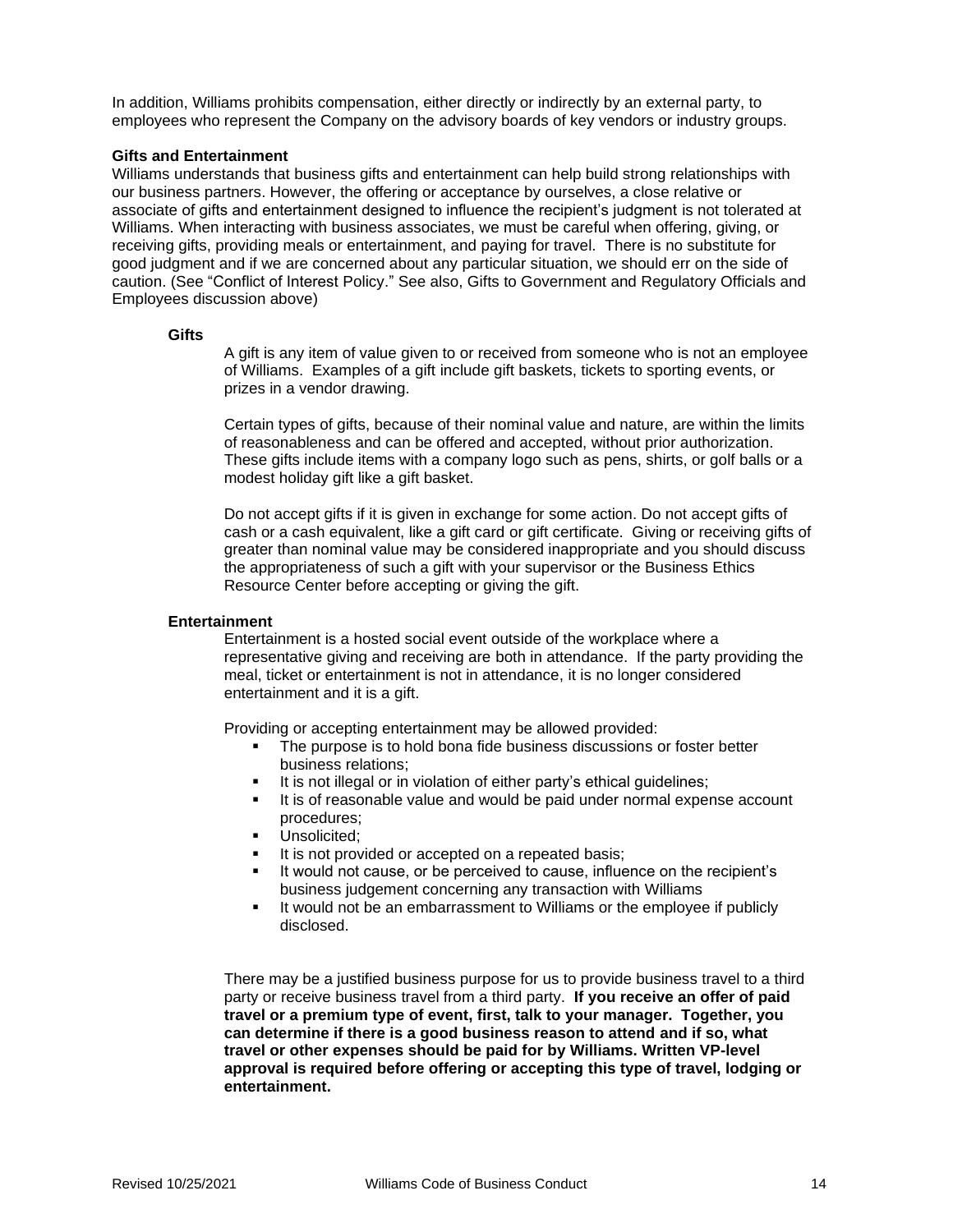# **Q & A**

#### **I am an engineer for Williams. I am thinking of starting a side business to bring in some extra income. Would this be a conflict of interest?**

Having a side business does not necessarily put you in a conflict of interest situation. If your outside business activity does not compete with Williams, and your participation in this business is accomplished outside your normal work hours and does not adversely impact your ability to do your job, this would probably not be a conflict of interest. However, you should review the matter with your supervisor before starting the activity.

#### **A vendor I regularly work with wants to take me and my wife to dinner while he is in town. Is it ok if we go and do I need to disclose the value of the dinner to Williams?**

When you think about gifts and whether it is ok to accept them, think about the "intent". If the vendor's intent is to influence your decision on whether or not to sign that pending contract, it is not ok to accept a gift. If, the vendor is giving the meal or other gift to enhance the business relationship and the gift is of a reasonable value (not lavish), it is probably ok to accept it. Use good judgment, and when in doubt, contact the Business Ethics Resource Center for advice.

#### **What are the guidelines if I have a relative who works for one of Williams' competitors?**

There is nothing wrong with relatives working for competitors or suppliers. However, you should be doubly aware of any potential conflict of interest (for example, there should be no discussion or exchange of sensitive information). Depending on the circumstances, you may need to fill out a related party disclosure form. If you sense the possibility of a potential conflict, disclose the situation to your supervisor.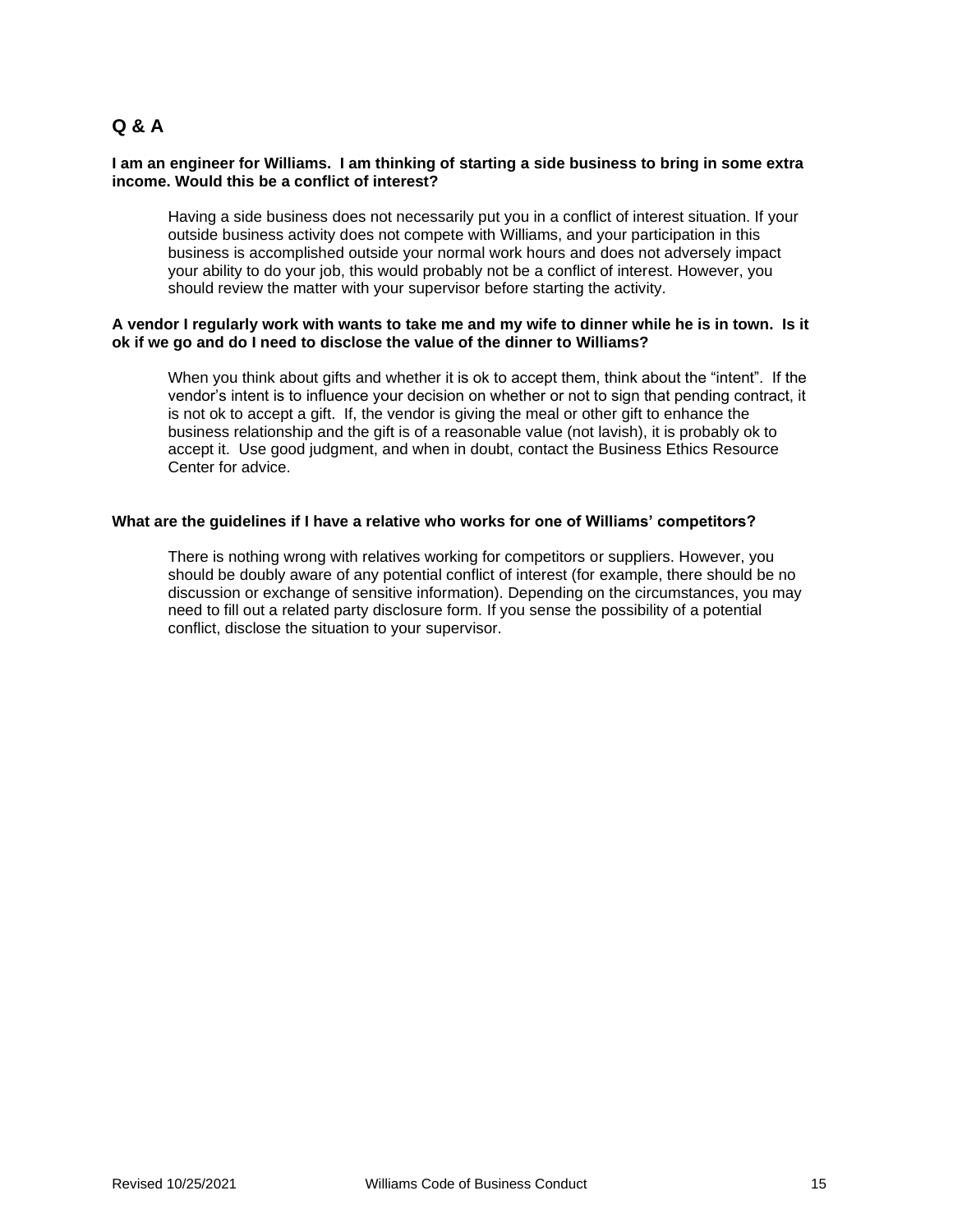# **PROTECTING COMPANY ASSETS**

Taking care of our company assets is a critical part of our ability to be successful. We are all responsible for safeguarding the company resources entrusted to us. The wise use of these assets significantly benefits Williams and its stakeholders.

# **Use of Company Assets**

How we use and care for our company assets can have a direct impact on our financial success. Company assets include the facilities and tools we use to operate our business and the computers and devices we use to exchange/communicate information across our Company. We are responsible for properly handling those assets that are entrusted to us and protect them from damage, loss, misuse, and theft. In general, we may not take, loan, donate, sell, damage or use company assets for non-corporate purposes unless specifically authorized. However, occasional personal use of certain company equipment (i.e. personal telephone calls, facsimiles, e-mails, Internet access) is permissible if the frequency and cost of such use is not excessive and does not conflict with company business or policy. (See "Acceptable Use Policy" and "IT Asset Disposal Standard")

#### **Cybersecurity**

Williams is committed to protecting our facilities and the technologies that enable our operations. Cybersecurity risks not only present risks to Williams, but also have the potential to impact our communities, the environment, and national security. Strong cybersecurity requires due diligence by all employees and any others given access to Williams' assets. It is important that we all understand Williams' cybersecurity policies and other applicable requirements of Williams' cybersecurity program, and that we immediately report suspected cybersecurity incidents or other situations that may create undue cybersecurity risks to Williams. Cybersecurity is part of everyone's job. (See "Acceptable Use Policy," "Cybersecurity Policy," and "Data Classification and Handling Policy.")

# **Records and Information Management**

We are committed to compliance with all applicable laws and regulatory guidelines related to protecting and managing Williams' records and information. Policies, processes and procedures are in place to ensure the right information is being retained for the right amount of time and can be easily accessed and then destroyed when no longer needed. It is important we understand our individual roles in appropriate record and information management so we can protect and maintain Williams' position in the marketplace. (See "Records & Information Management ("RIM") Policy" and "Legal Hold Policy.")

#### **Maintaining Accurate Records**

The proper management and recording of company funds, assets, liabilities, and business transactions is critical for supporting Williams' day-to-day operations and meeting our legal and regulatory requirements. It allows Williams to maximize the benefits of all its available resources. Thus, we must maintain books and records, through adequate internal controls and procedures, which reflect actual transactions and conform to generally accepted accounting principles.

#### **Confidential Information**

Much of the information developed or held by Williams is confidential and must be protected and only shared with Williams' approved parties who have a legitimate "need to know" including other Williams employees. Furthermore, a subset of this confidential information is "sensitive," the unauthorized disclosure of which could result in regulatory or legal penalties or expose high-value business or security information. This information plays a key role in our business strategy. We are responsible for safeguarding such information in order to maintain our competitive advantage in the marketplace and comply with legal obligations. Our obligation to safeguard the confidentiality of such information continues even after we leave employment at Williams.

Protecting confidential information doesn't limit an individual contributor's ability to discuss the terms and conditions of our employment, including compensation. In addition, we are not prohibited from reporting possible violations of federal or state law or regulation to any governmental agency or entity, including but not limited to the Department of Justice, the Securities and Exchange Commission, the Congress, and any agency Inspector General, or making other disclosures that are protected under the whistleblower provisions of federal or state law or regulation. We don't need the prior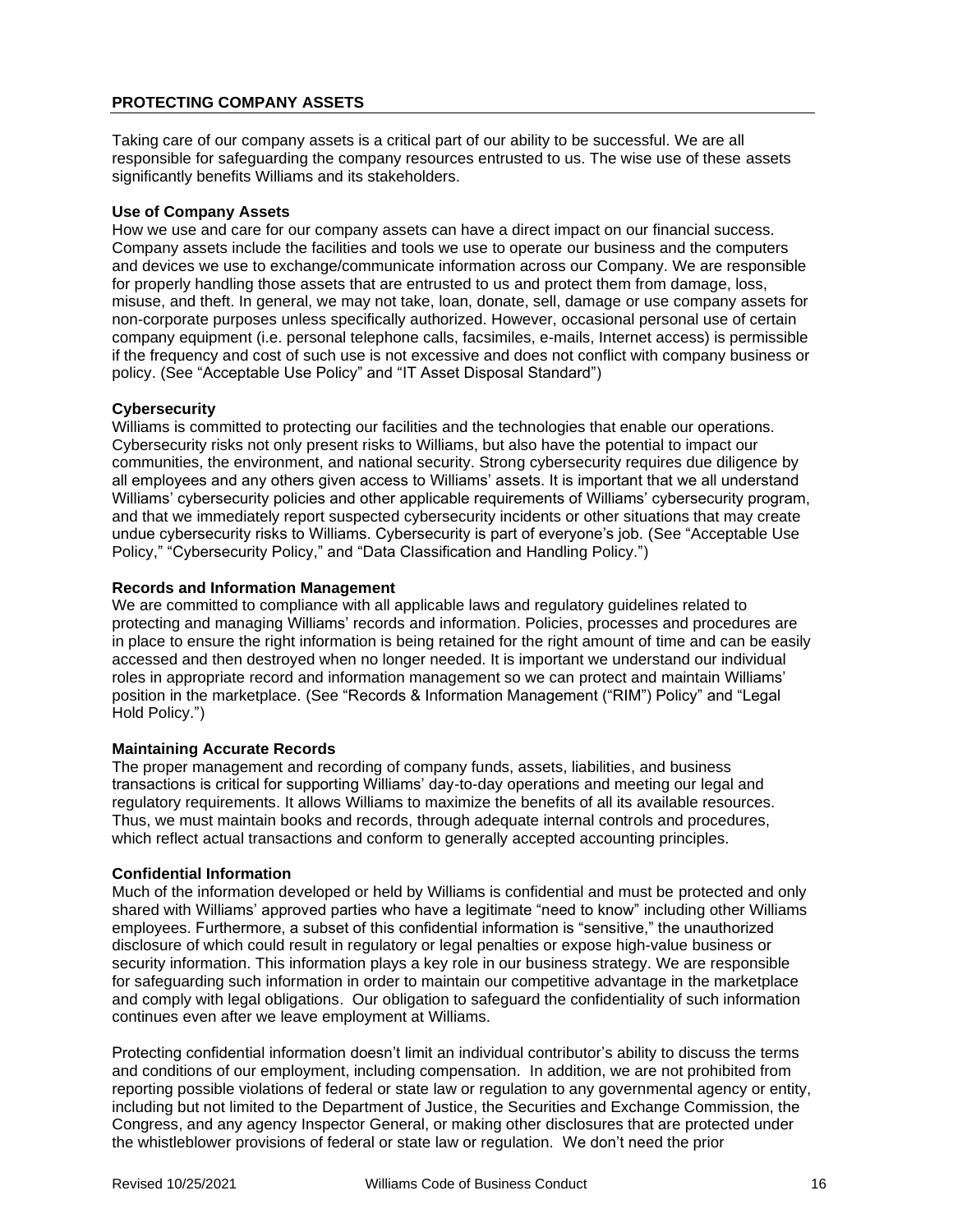authorization of the Williams Legal Department to make any such reports or disclosures and we are not required to notify Williams that we have made such reports or disclosures.

Documents and other materials that contain confidential data, such as notebooks, e-mail, memos, etc., should always be securely stored in Williams' approved locations or repositories, and depending on the nature of the materials, may only be shared to others on a "need-to know basis." (See "Acceptable Use Policy", "Cybersecurity Policy," and "Data Classification and Handling Policy." )

#### **Intellectual Property**

Our ideas, concepts and other information we produce are important assets to Williams. This "intellectual property" includes patents, trademarks, copyrights, and trade secrets, and is central in developing new products and attracting new business opportunities. We are responsible for identifying and protecting Williams' intellectual property at all times, and Williams' intellectual property must not be used for any purpose unrelated to Williams' business without prior authorization from the appropriate manager.

In addition to protecting the intellectual property of Williams, we will also afford this same respect to the intellectual property of others. We may not use or reproduce copyright materials owned by others without a valid license or prior permission by the copyright owner. A copyrighted material does not need to be registered and does not need to carry a copyright symbol © to be considered protected. Copyrighted works include, but are not limited to: images, music, articles, video, training materials, manuals, documentation, software programs, and websites, whether in printed or digital formats.

To avoid violations of copyright law, we must ensure appropriate authorization prior to using or reproducing any materials, and all software must be properly licensed, registered and authorized for use on Williams' computers. When in doubt as to whether the desired use of copyright materials is authorized, we should err on the side of caution and not use the materials.

#### **Q & A**

#### **Is it ok if I let my kids play a few games on my Williams phone?**

Your Williams phone, laptop, and other equipment must always be under your control. Other people, such as children, other relatives, and friends, should not be using your company-issued assets. Minimal personal use by yourself is permitted if the frequency and cost is minimal, doesn't interfere with the performance of your job duties, and doesn't violate any laws or Williams policies and procedures. If someone other than yourself uses your Williams phone, for example, there could be an inadvertent loss of important company information, and data usage charges could become excessive.

#### **My group is receiving new personal computers and printers. The local elementary school in my neighborhood could really use the old equipment. May I donate it to the school on Williams' behalf?**

Though Williams equipment may be obsolete, there are other factors that must be considered before Williams chooses to discard or donate it, such as accounting practices and corporate contribution policies. Therefore, check with Williams management before making a donation of company property.

#### **If a supplier inadvertently leaves a document in my office that is related to a competitor's product, can I keep or make a copy of the document and share it with others to benefit Williams?**

No. The document may be confidential and cannot be disclosed without proper authorization. Reviewing it would violate our policy and may lead to a lawsuit. Once such a document is discovered, it should be brought to the attention of your supervisor and the Legal department.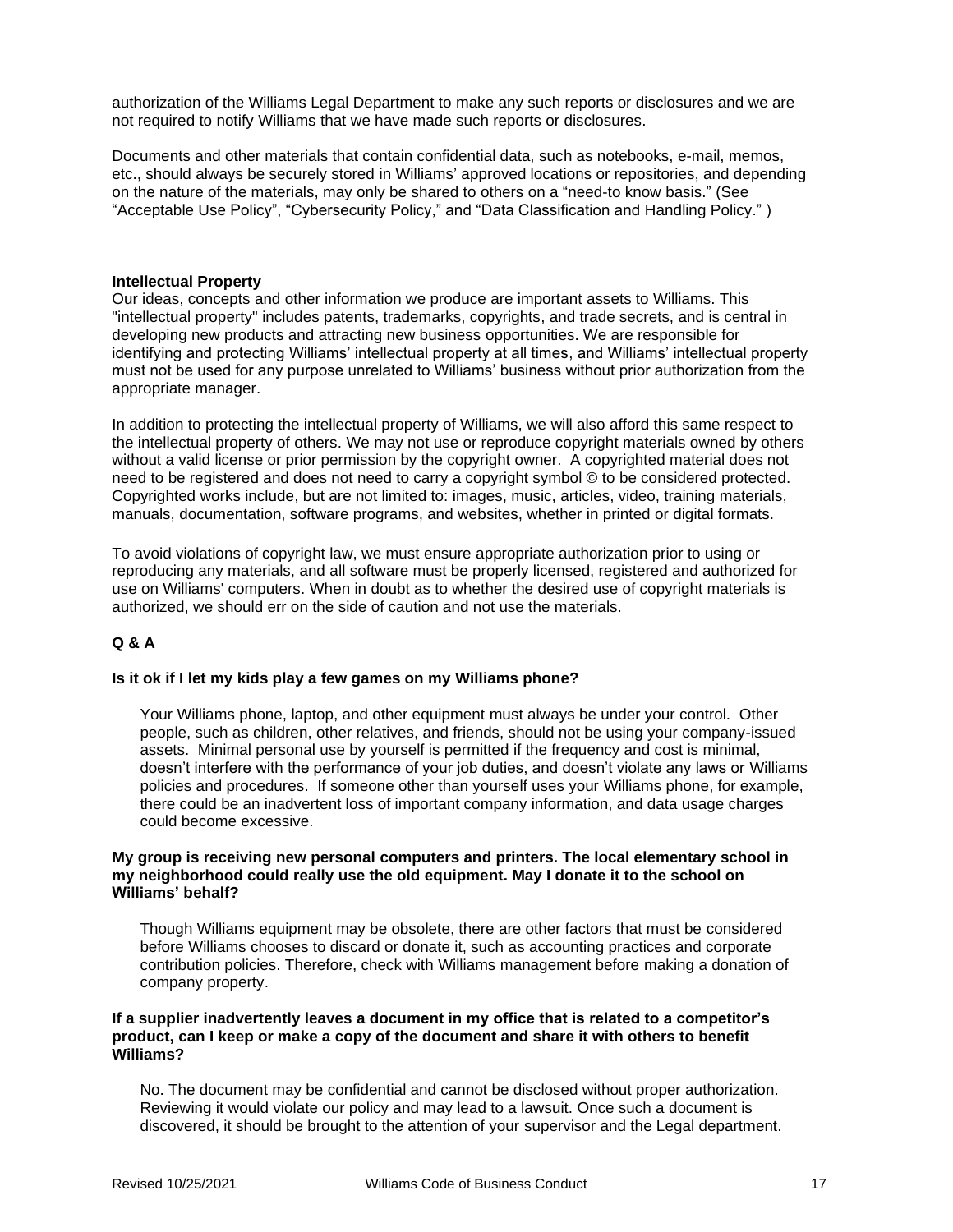# **WILLIAMS ETHICS & COMPLIANCE PROGRAM**

#### **PROGRAM DESCRIPTION**

This Code is just one component of Williams' overall Ethics & Compliance Program, which was established to (a) effectively communicate Williams' business conduct expectations to all employees and (b) provide the necessary means to help prevent, detect, and report violations of law and Company policy. Other major components of this program include our Core Values, our policies/procedures/practices, and annual compliance training.

In addition, high-level personnel have been assigned responsibility for ensuring the effectiveness of the Ethics & Compliance Program.

The following chart shows the organizational structure of the Ethics & Compliance Program.